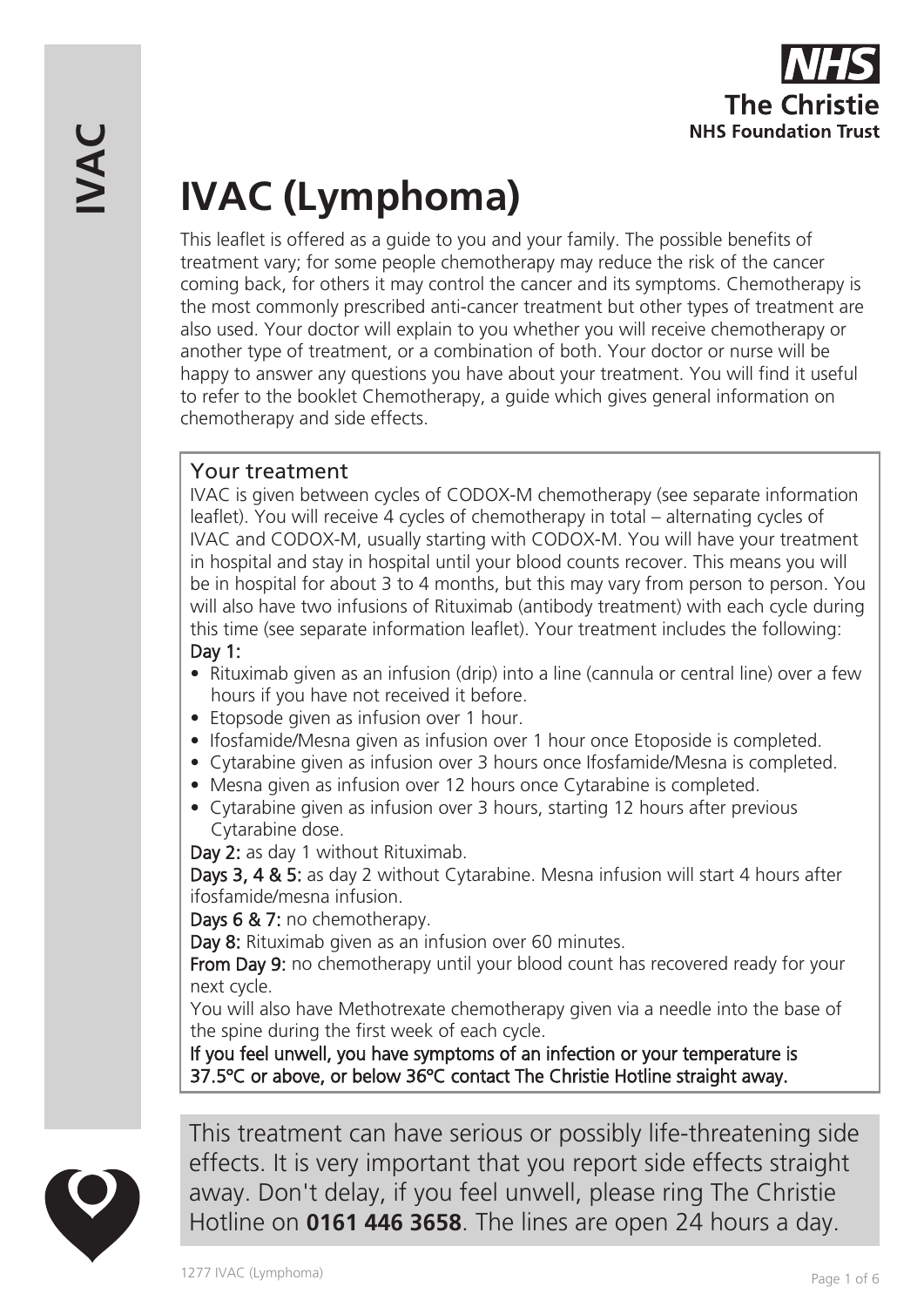# Tumour lysis syndrome

This treatment may cause the rapid breakdown of lymphoma cells, which may lead to abnormalities in the blood. This problem is more likely with the first cycle of treatment, if your disease is widespread or if your kidneys do not work as well as they should do. Your doctor will tell you if you are at risk. You may be given kidney-protective medicines such as allopurinol or rasburicase and intravenous fluids.Your doctor may do additional blood tests to monitor this side effect.

# Possible side effects

Chemotherapy can cause many different side effects. Some are more likely to occur than others. Everyone is different and not everyone gets all the side effects. Most side effects are usually temporary, but in some rare cases they can be life-threatening. It is important to tell your hospital doctor or nurse about any side effects so they can be monitored and, where possible, treated.

# Common side effects (more than 1 in 10)

## • Increased risk of serious infection

You are vulnerable to infection while you are having chemotherapy. Minor infections can become lifethreatening in a matter of hours if left untreated. Symptoms of infection include fever, shivering, sweats, sore throat, diarrhoea, discomfort when you pass urine, cough or breathlessness. We recommend that you use a digital thermometer so you can check your temperature when you are at home.You can buy one from your local chemist.

## • Bruising or bleeding

This treatment can reduce the production of platelets which help the blood clot. Let your nurse or doctor know if you have any unexplained bruising or bleeding, such as nosebleeds, bloodspots or rashes on the skin, and bleeding gums.You may need a platelet transfusion.

## • Anaemia (low number of red blood cells)

While having this treatment you may become anaemic.This may make you feel tired and breathless. Let your doctor or nurse know if these symptoms are a problem. You may need a blood transfusion.You will have a routine blood test every day while you are in hospital to monitor the effects of the chemotherapy, but please tell your nurse if you feel tired or breathless.

## • Nausea and vomiting (sickness)

The severity of this varies from person to person. Anti-sickness medication will be given along with your chemotherapy to prevent this. If you continue to feel or be sick your anti-sickness medication may need to be changed or increased.

#### • Reduced appetite

This chemotherapy can suppress your appetite. Ask the staff for a copy of 'Eating: help yourself' which has useful ideas about diet when you are having treatment.

#### • Sore mouth

Your mouth may become sore or dry, or you may notice small mouth ulcers during this treatment. Drinking plenty of fluids and cleaning your teeth regularly and gently with a soft toothbrush can help to reduce the risk of this happening. We can prescribe a mouthwash for you to use during treatment. You can dilute this with water if your mouth is sore. Ask your doctor or nurse for further advice. There is also general mouth care information in the chemotherapy booklet.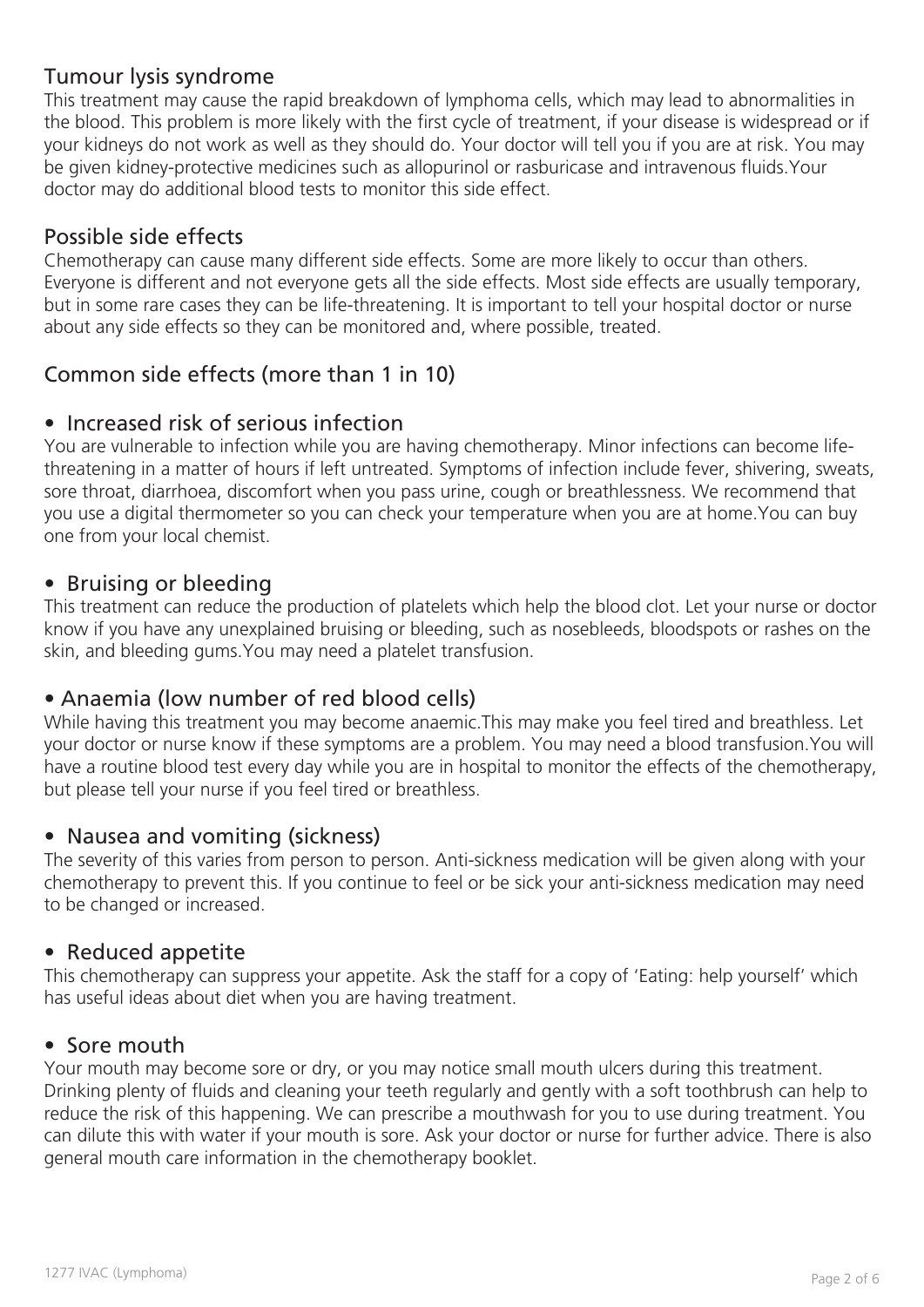# • Constipation

Etoposide and some anti-sickness tablets can cause constipation. Try to drink plenty of fluids and eat foods high in fibre. Report this to your doctor or nurse who may prescribe a suitable laxative. Ask the staff for a copy of 'Eating: help yourself' which has useful ideas about diet when you are having treatment.

# • Diarrhoea

This chemotherapy can cause diarrhoea. If this becomes a problem during or after your treatment, antidiarrhoea tablets can be prescribed by your doctor once infection has been ruled out. Ask the staff for a copy of Eating: help yourself which has some useful ideas about diet when you are having treatment.

## • Lethargy (tiredness)

Some chemotherapy may make you feel tired and lacking in energy. It can be frustrating when you feel unable to cope with routine tasks. It can last for a number of weeks or months after treatment. If you do feel tired, rest and get help with household chores. Gentle exercise such as walking can be beneficial.

## • Flu-like symptoms/fever

Cytarabine may cause flu-like symptoms such as fever, aches and pains and shivering about 3 to 5 hours after it is given. These symptoms are temporary and should go within 12 to 24 hours. Paracetamol will help. If your symptoms are particularly severe, tell your doctor or nurse.

# • Hair loss

Hair loss is usually total. The hair falls out gradually 10 to 14 days following your first course of treatment. Body and facial hair can also fall out. The time scale varies from person to person. Please remember that this is a temporary side effect and your hair will grow back when your treatment is complete. Very rarely, hair loss can be permanent. If you would like an appointment with the wig service, this can be arranged for you by visiting the cancer information centre. Ask the staff for a copy of the 'Wig fitting service'.

The Maggie's Centre runs a Talking Heads hair loss support workshop for anyone who is anticipating or experiencing hair loss (both men and women). These sessions cover the practicalities of hair loss as well as offering support with its emotional impact. Contact Maggie's on 0161 641 4848 or email manchester@maggiescentres.org

## • Changes to kidney function

Cytarabine and ifosfamide can cause changes to your kidney function. Your kidney function will be monitored with your routine blood tests. Drink plenty of fluids to prevent dehydration. Contact your doctor or nurse if you notice any changes to the frequency you pass urine or if you notice any blood in your urine.

# • Changes to liver function

This chemotherapy can cause changes to your liver function. Your liver function will be monitored with your routine blood tests. Doses of medication may need to be changed if your blood tests are abnormal.

## • Eye irritation

This is a known side effect of the cytarabine at the dose given in this treatment. We will give you eye drops to try to prevent this, but please let your nurse or doctor know if your eyes feel uncomfortable.

## • Headaches/dizziness

This chemotherapy and some anti sickness medication can cause headaches and/or dizziness. Speak to your doctor or nurse for advice if you experience these symptoms.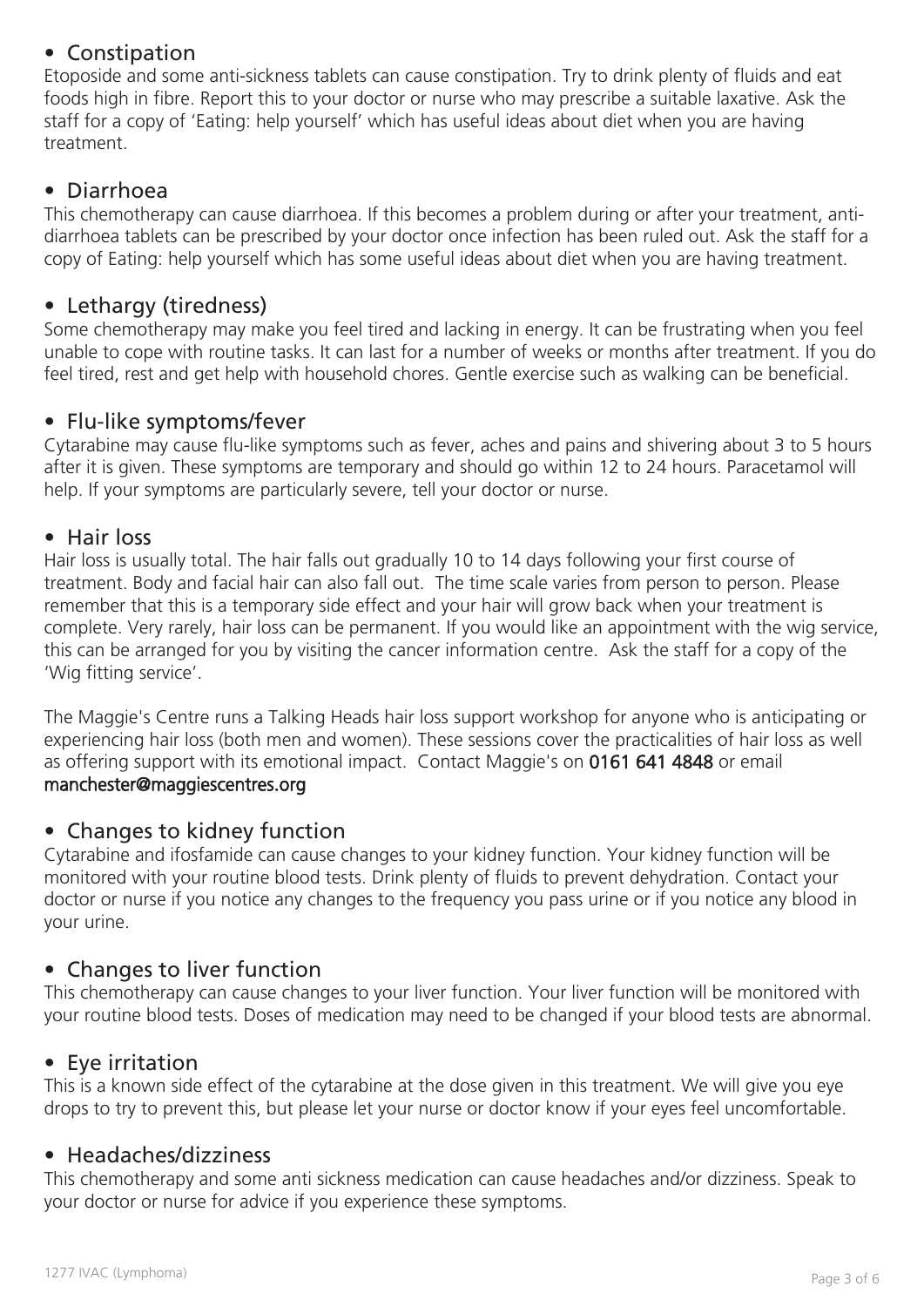# • Skin reddening/rash

Your skin may become reddened, itchy or you may develop a rash. In rare cases this can be severe. Let your doctor or nurse know if you experience any of these symptoms.

# Uncommon side effects (less than 1 in 10)

## • Changes to your lung function

Etoposide, ifosfamide and cytarabine can cause some changes to your lung tissue. Report any cough or breathlessness to your doctor or nurse.

# • Bladder irritation

Ifosfamide can cause a burning sensation on passing urine. This is caused by irritation of the bladder walls by the chemotherapy leaving the body. The medication, mesna, which you have been given should prevent this side effect. But if you do have a burning sensation on passing urine or notice any blood in your urine inform your doctor or nurse. If you are at home please contact The Christie Hotline immediately.

## • Irritation to the brain

Ifosfamide and cytarabine can cause irritation to the brain. You may notice vivid dreams while you are on the drip (while the chemotherapy is actually being given). Sometimes people get very drowsy,sleepy or confused. Some people may have visual hallucinations. Please tell the nurse if you begin to feel any of these symptoms. These symptoms usually quickly go away if the drip is stopped and there are no permanent effects. However, rarely, ifosfamide can cause a loss of consciousness which can last for several days. Your doctor or nurse can give you more information about this.

# • Tingling & numbness in the fingers or toes/muscle weakness

This can sometimes last for some time or become permanent. Sometimes you may also have difficulty controlling the muscles in your arms and legs or your balance. Please report these symptoms to your doctor or nurse.

# Rare side effects (less than 1 in 100)

## • Changes to heart function

Ifosfamide, etoposide and cytarabine may cause changes in the rhythm of the heart, which can affect how the heart works. Etoposide can also increase the risk of having a heart attack. The effect on the heart depends on the dose given. It is unusual for the heart to be affected if you receive standard doses. Tests to see how well your heart is working may be carried out before the chemotherapy is given.

#### • Extravasation

Extravasation is when chemotherapy leaks outside the vein. If you develop redness, soreness or pain at the injection site at any time please let us know straight away. This happens rarely when you have a central line fitted.

## • Allergic reactions (Warning!)

Etoposide and Ifosfamide can sometimes cause immediate allergic reactions when it is being given. Please tell your nurse straight away if you have any of the following symptoms: skin rash, itching, fever, shivering, dizziness, headache or breathlessness.

## • Changes to your vision

Rarely Etoposide can cause swelling of the optic nerve that can affect your eyesight. Temporary loss of vision can also occur. Report any changes straight away to your doctor or nurse or if you are home contact The Christie Hotline.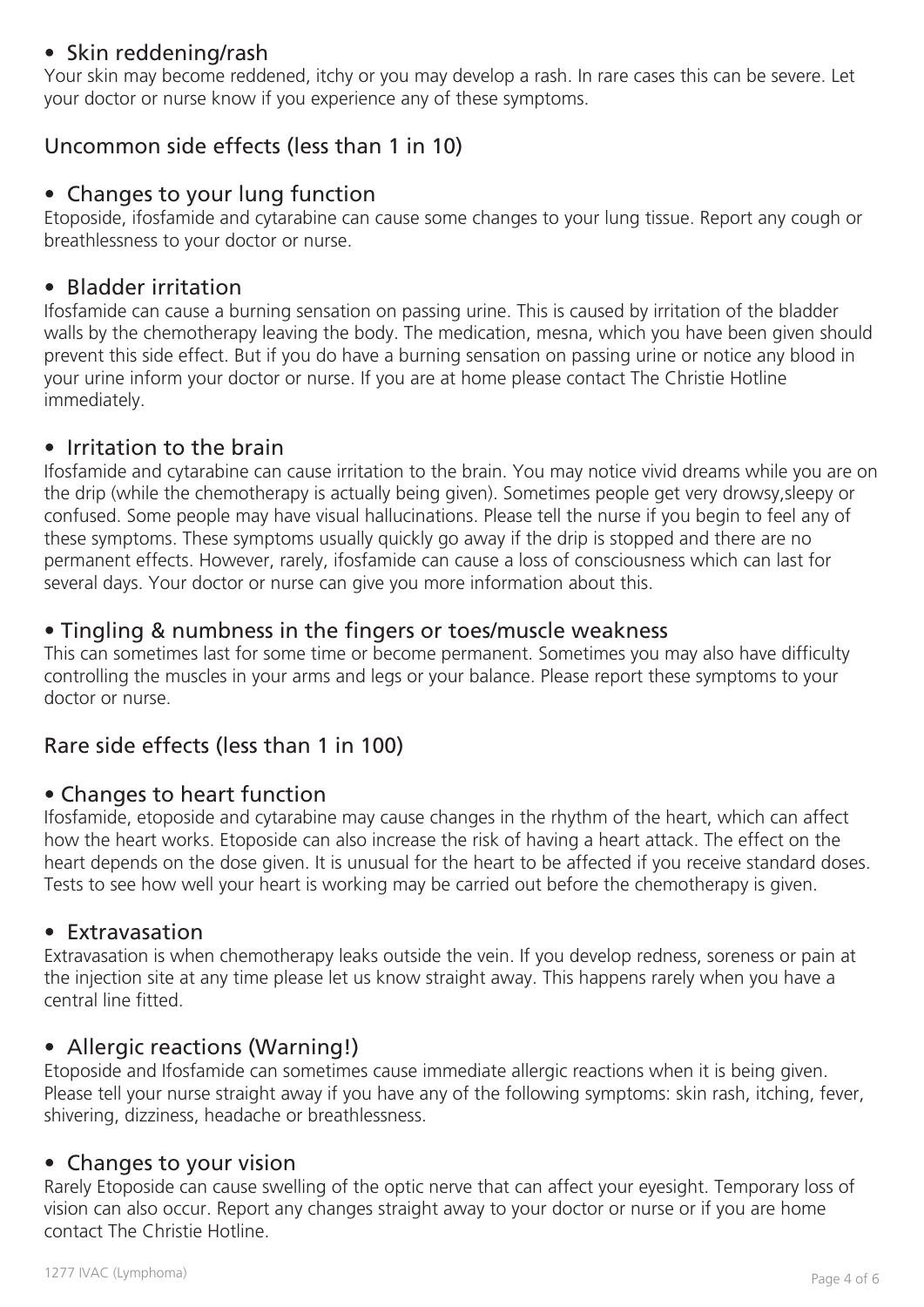# Herbal medicine

Some herbal medicine including St John's Wort can affect the chemotherapy. You should let your doctor or nurse know if you are taking any herbal medication, complementary or alternative medicines, including vitamins, minerals and medicines purchased over-the-counter.

# Serious and potentially life threatening side effects

In a small proportion of patients chemotherapy can result in very severe side effects which may rarely result in death. The team caring for you will discuss the risk of these side effects with you.

# Sex, contraception and fertility

#### Protecting your partner and contraception

We recommend that you or your partner use a condom during sexual intercourse while you are having the course of chemotherapy. Chemotherapy is dangerous to unborn babies and this will also protect you and your partner from any chemotherapy drugs that may be present in semen and in the vagina. If you suspect that you may be pregnant please tell your doctor immediately.

#### **Fertility**

This chemotherapy can affect your ability to have children. Your doctor or nurse should have discussed this with you. If not, please ask them before you start treatment.

#### Late side effects

Some side effects may become evident only after a number of years. In reaching any decision with you about treatment, the potential benefit you receive from treatment will be weighed against the risks of serious long term side effects to the heart, lungs, kidneys and bone marrow. Etoposide and Ifosfamide can increase the risk of developing leukaemia in the future. With some drugs there is also a small but definite risk of developing another cancer. If any of these problems specifically apply to you, the doctor will discuss these with you and note this on your consent form.

## **Contacts**

If you have any general questions or concerns about your treatment, please ring the area where you are having treatment:

• Lymphoma clinical nurse specialist 0161 446 8573

• Lymphoma secretaries 0161 446 3753 - Professor Radford/Dr Linton 0161 446 8574 - Professor Illidge 0161 446 3956 - Dr Smith 0161 446 3332 - Professor Cowan/Dr Chan 0161 446 3302 - Dr Harris 0161 446 3869 - Dr Bloor

• General enquiries - 0161 446 3000 For urgent advice ring The Christie Hotline on 0161 446 3658

Your consultant is: .....................................................................

Your hospital number is: ...........................................................

Your key worker is: ....................................................................